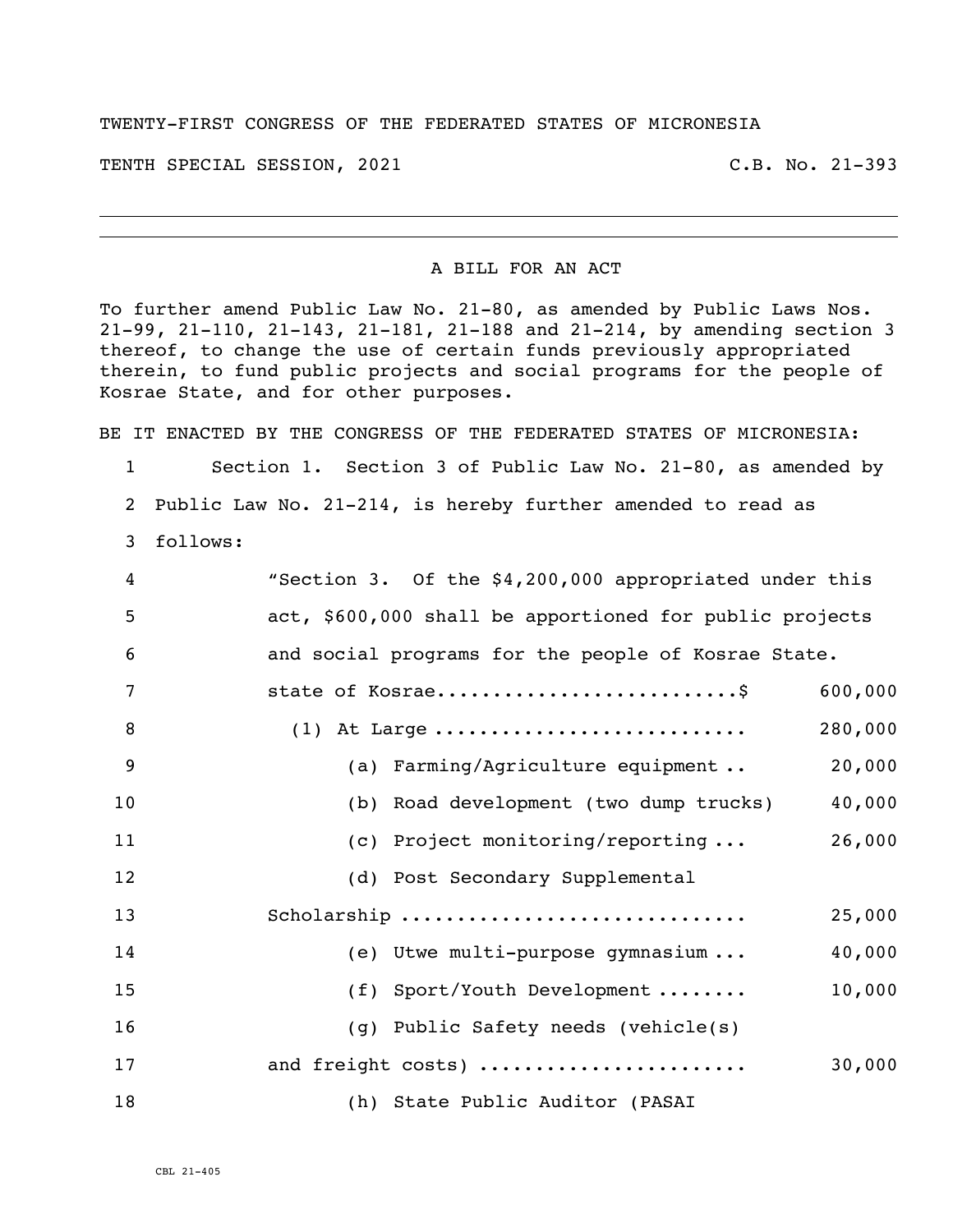| 1              | membership fee, pickup truck, office renovation) \$16,000 |             |
|----------------|-----------------------------------------------------------|-------------|
|                |                                                           |             |
| 2              | (i) Medical emergency needs/assistance                    | 20,000      |
| 3              | (j) Contribution to Lelu Public Parking                   | 20,000      |
| 4              | $(k)$ Community road improvement                          | 20,000      |
| 5              | (1) Kosrae Nursing Association                            | 6,000       |
| 6              | (m) Walung/Tafunsak Women Organization                    | 7,000       |
| 7              | (2) Election District No. 1                               | 320,000     |
| 8              | (a) Malem Municipal Government projects                   | 40,000      |
| $\overline{9}$ | (b) COM-FSM Kosraean students debts                       |             |
| 10             | (school year 2019 and after) $\dots\dots\dots\dots$       | 20,000      |
| 11             | (c) Costs of tuition and other                            |             |
| 12             | costs for a Kosraean graduate student                     |             |
| 13             | admitted to Park University                               | 10,000      |
| 14             | $(d)$ Travel needs                                        | 40,000      |
| 15             | (e) Kosraean Liaison Officer in Guam                      | 40,000      |
| 16             | (f) Sansrik tsunami trail and facility                    | 30,000      |
| 17             | (g) Contribution to community events,                     |             |
| 18             | activities and programs  [30,000]                         | 50,000      |
| 19             | (h) [Contractual Services -                               |             |
| 20             | Election District No. 1                                   | $-50,000$ ] |
| 21             | Contractual Service for PCD writer.                       | 10,000      |
| 22             | (i) Vehicle/POL for Kosrae                                |             |
| 23             | Broadcasting Authority                                    | 20,000      |
| 24             | (j) Yewak group travel and associated                     |             |
| 25             | costs to Hawaii and return                                | 40,000      |